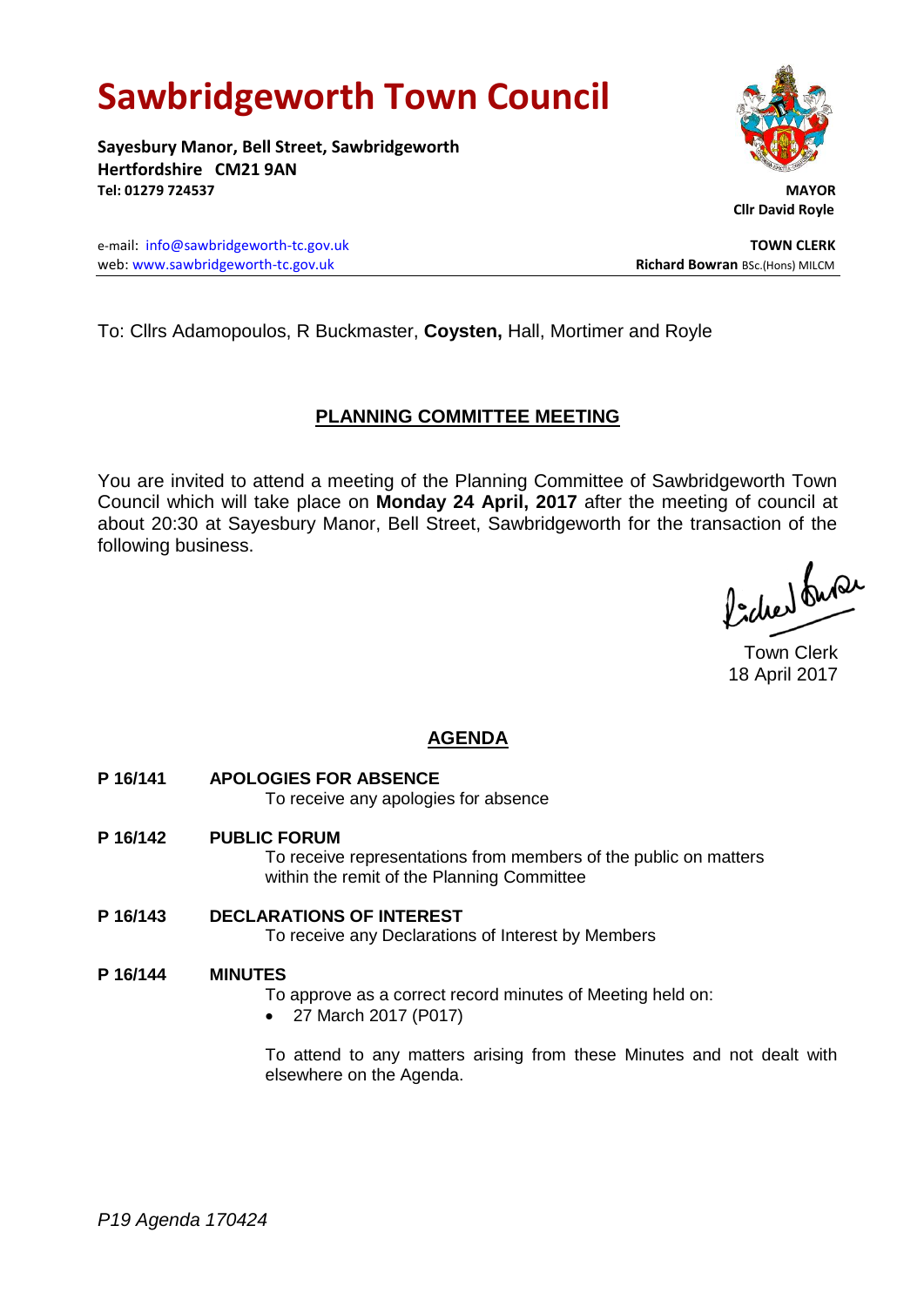#### **P 16/145 PLANNING APPLICATIONS RECEIVED FROM EHDC**

To consider Planning Applications received from EHDC since the last meeting of the Planning Committee

**3/17/0809/HH & 3/17/0810/LBC 17 Knight Street, CM21 9AT** [Single storey rear extension](https://publicaccess.eastherts.gov.uk/online-applications/applicationDetails.do?activeTab=summary&keyVal=ONPY7NGLGA300) **Applicant:** Mrs K Price

#### **3/17/0854/HH 48 The Crest, CM21 0ES**

[First floor side extension](https://publicaccess.eastherts.gov.uk/online-applications/applicationDetails.do?activeTab=summary&keyVal=ONZDU9GL00X00) **Applicant:** Mr & Mrs GB Coe

#### **3/17/0886/HH 26 Brook Lane, CM21 0EL**

[Demolition of car port and detached garage; single storey side extension and two storey](https://publicaccess.eastherts.gov.uk/online-applications/applicationDetails.do?activeTab=summary&keyVal=OO78GCGLGDX00)  [rear extension](https://publicaccess.eastherts.gov.uk/online-applications/applicationDetails.do?activeTab=summary&keyVal=OO78GCGLGDX00) **Applicant:** Mr Kevin Willett

**\_\_\_\_\_\_\_\_\_\_\_\_\_\_\_\_\_\_\_\_\_\_\_\_\_\_\_\_\_\_\_\_\_\_\_\_\_\_\_\_\_\_\_\_\_\_\_\_\_\_\_\_\_\_\_\_\_\_\_\_\_\_\_\_\_\_**

**\_\_\_\_\_\_\_\_\_\_\_\_\_\_\_\_\_\_\_\_\_\_\_\_\_\_\_\_\_\_\_\_\_\_\_\_\_\_\_\_\_\_\_\_\_\_\_\_\_\_\_\_\_\_\_\_\_\_\_\_\_\_\_\_\_\_**

**\_\_\_\_\_\_\_\_\_\_\_\_\_\_\_\_\_\_\_\_\_\_\_\_\_\_\_\_\_\_\_\_\_\_\_\_\_\_\_\_\_\_\_\_\_\_\_\_\_\_\_\_\_\_\_\_\_\_\_\_\_\_\_\_\_\_**

**\_\_\_\_\_\_\_\_\_\_\_\_\_\_\_\_\_\_\_\_\_\_\_\_\_\_\_\_\_\_\_\_\_\_\_\_\_\_\_\_\_\_\_\_\_\_\_\_\_\_\_\_\_\_\_\_\_\_\_\_\_\_\_\_\_\_**

#### **3/17/0890/LBC The White Lion, London Rd, CM21 9EN**

[The installation of the following illuminated signs:-](https://publicaccess.eastherts.gov.uk/online-applications/applicationDetails.do?activeTab=summary&keyVal=OO8GUJGLGE600) 1no. hanging sign; 1no. fascia sign; [2no. name boards; 1no. menu case and 1no. amenity board. 5no replacement floodlights](https://publicaccess.eastherts.gov.uk/online-applications/applicationDetails.do?activeTab=summary&keyVal=OO8GUJGLGE600)  [and 1no. lantern to exterior of building](https://publicaccess.eastherts.gov.uk/online-applications/applicationDetails.do?activeTab=summary&keyVal=OO8GUJGLGE600) **Applicant:** Millar

**\_\_\_\_\_\_\_\_\_\_\_\_\_\_\_\_\_\_\_\_\_\_\_\_\_\_\_\_\_\_\_\_\_\_\_\_\_\_\_\_\_\_\_\_\_\_\_\_\_\_\_\_\_\_\_\_\_\_\_\_\_\_\_\_\_\_**

**P 16/146 LATE PLANNING APPLICATIONS** To deal with Planning Applications received from EHDC following the Publication of this Agenda and received before 21 April 2017

**P 16/147 PLANNING DECISIONS MADE BY EHDC** To receive Planning Decisions from EHDC

> **3/16/2817/FUL The Leventhorpe School, Cambridge Road, CM21 9BX** [Demolition of three classroom blocks and the creation of new block to house 17](https://publicaccess.eastherts.gov.uk/online-applications/simpleSearchResults.do?action=firstPage)

> **\_\_\_\_\_\_\_\_\_\_\_\_\_\_\_\_\_\_\_\_\_\_\_\_\_\_\_\_\_\_\_\_\_\_\_\_\_\_\_\_\_\_\_\_\_\_\_\_\_\_\_\_\_\_\_\_\_\_\_\_\_\_\_\_\_\_**

**\_\_\_\_\_\_\_\_\_\_\_\_\_\_\_\_\_\_\_\_\_\_\_\_\_\_\_\_\_\_\_\_\_\_\_\_\_\_\_\_\_\_\_\_\_\_\_\_\_\_\_\_\_\_\_\_\_\_\_\_\_\_\_\_\_\_**

[classrooms with 6 temporary classrooms](https://publicaccess.eastherts.gov.uk/online-applications/simpleSearchResults.do?action=firstPage) **Applicant: Leventhorpe School** *STC Comment: No objection EHDC Decision: Granted* 

#### **3/16/2819/HH &**

#### **3/16/2820/LBC 19 Knight Street, CM21 9AT**

[Demolition of the existing 1.5 storey extension to the South side and existing glazed rear](https://publicaccess.eastherts.gov.uk/online-applications/simpleSearchResults.do?action=firstPage)  [extension. Construction of two storey side extension and](https://publicaccess.eastherts.gov.uk/online-applications/simpleSearchResults.do?action=firstPage) a single storey side extension. [Construction of orangery style single storey rear extension. Internal alterations.](https://publicaccess.eastherts.gov.uk/online-applications/simpleSearchResults.do?action=firstPage) **Applicant: Mr & Mrs Clement** *STC Comment: No objection EHDC Decision: Granted* 

**\_\_\_\_\_\_\_\_\_\_\_\_\_\_\_\_\_\_\_\_\_\_\_\_\_\_\_\_\_\_\_\_\_\_\_\_\_\_\_\_\_\_\_\_\_\_\_\_\_\_\_\_\_\_\_\_\_\_\_\_\_\_\_\_\_\_**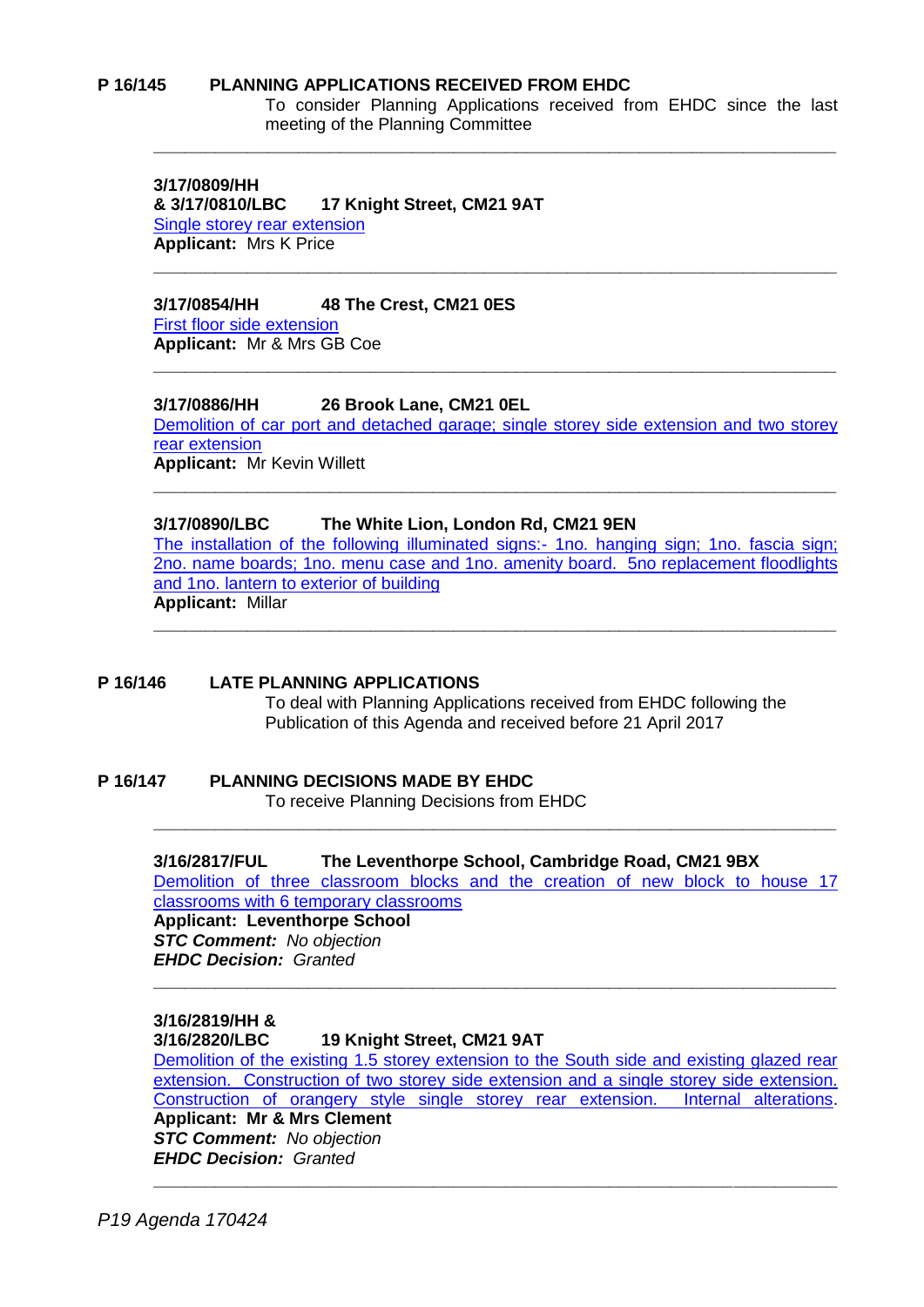## **3/17/0167/HH 43 Gilders, CM21 0EH**

[Single storey side and rear extension](https://publicaccess.eastherts.gov.uk/online-applications/applicationDetails.do?activeTab=summary&keyVal=OK8QMFGL00700) **Applicant: Mrs B Harpin** *STC Comment: No objection EHDC Decision: Granted* 

#### **3/17/0181/FUL 60 Station Road, CM21 9AZ**

[Part change of use of office to shop with 1no dwelling](https://publicaccess.eastherts.gov.uk/online-applications/applicationDetails.do?activeTab=summary&keyVal=OKC2D5GL00700)

**Applicant: Titan Management**

*STC Comment: No objection*

*EHDC Decision: Refused -* "The proposal would result in the loss of a site which is currently in economic use and insufficient information has been submitted to show that the building cannot be retained wholly for employment purposes"

**\_\_\_\_\_\_\_\_\_\_\_\_\_\_\_\_\_\_\_\_\_\_\_\_\_\_\_\_\_\_\_\_\_\_\_\_\_\_\_\_\_\_\_\_\_\_\_\_\_\_\_\_\_\_\_\_\_\_\_\_\_\_\_\_\_\_**

**\_\_\_\_\_\_\_\_\_\_\_\_\_\_\_\_\_\_\_\_\_\_\_\_\_\_\_\_\_\_\_\_\_\_\_\_\_\_\_\_\_\_\_\_\_\_\_\_\_\_\_\_\_\_\_\_\_\_\_\_\_\_\_\_\_\_**

**\_\_\_\_\_\_\_\_\_\_\_\_\_\_\_\_\_\_\_\_\_\_\_\_\_\_\_\_\_\_\_\_\_\_\_\_\_\_\_\_\_\_\_\_\_\_\_\_\_\_\_\_\_\_\_\_\_\_\_\_\_\_\_\_\_\_**

**\_\_\_\_\_\_\_\_\_\_\_\_\_\_\_\_\_\_\_\_\_\_\_\_\_\_\_\_\_\_\_\_\_\_\_\_\_\_\_\_\_\_\_\_\_\_\_\_\_\_\_\_\_\_\_\_\_\_\_\_\_\_\_\_\_\_**

## **3/17/0229/HH 37 Parkway, CM21 9NR**

[Single storey side/rear extension](https://publicaccess.eastherts.gov.uk/online-applications/applicationDetails.do?activeTab=summary&keyVal=OKLM8DGL00X00) **Applicant: Mr I Barnard** *STC Comment: No objection EHDC Decision: Granted*

## **3/17/0231/HH 14 Brook Road, CM21 9HA**

[Attached Garage](https://publicaccess.eastherts.gov.uk/online-applications/applicationDetails.do?activeTab=summary&keyVal=OKLOKCGLN3T00) **Applicant: Mr Paul Miller** *STC Comment: No objection EHDC Decision: Refused – Contrary to policies ENV1, ENV5 & ENV6*

#### **3/17/0252/FUL**

[Alterations to the existing surgery building and a new build two storey extension. Works](https://publicaccess.eastherts.gov.uk/online-applications/applicationDetails.do?activeTab=summary&keyVal=OKP2WEGLN4V00)  [include the reconfiguration of the existing internal](https://publicaccess.eastherts.gov.uk/online-applications/applicationDetails.do?activeTab=summary&keyVal=OKP2WEGLN4V00) layout, alterations to windows and doors, [reorganisation of the site boundary, works of hard landscape](https://publicaccess.eastherts.gov.uk/online-applications/applicationDetails.do?activeTab=summary&keyVal=OKP2WEGLN4V00) and reconfiguration of the [existing car park](https://publicaccess.eastherts.gov.uk/online-applications/applicationDetails.do?activeTab=summary&keyVal=OKP2WEGLN4V00)

**\_\_\_\_\_\_\_\_\_\_\_\_\_\_\_\_\_\_\_\_\_\_\_\_\_\_\_\_\_\_\_\_\_\_\_\_\_\_\_\_\_\_\_\_\_\_\_\_\_\_\_\_\_\_\_\_\_\_\_\_\_\_\_\_\_\_**

**Applicant: Central Surgery** *STC Comment: No objection EHDC Decision: Granted*

## **3/17/0306/FUL Townfields, Springhall Road, CM21 9ET**

[Increase height of existing 4 metre high safety fence to maximum 12 metres in height](https://publicaccess.eastherts.gov.uk/online-applications/applicationDetails.do?activeTab=summary&keyVal=OL1X9XGL00X00)  [between cricket field and bowls green and tennis court](https://publicaccess.eastherts.gov.uk/online-applications/applicationDetails.do?activeTab=summary&keyVal=OL1X9XGL00X00) **Applicant: Sawbridgeworth Sports Association** *STC Comment: No objection EHDC Decision: Granted*

**\_\_\_\_\_\_\_\_\_\_\_\_\_\_\_\_\_\_\_\_\_\_\_\_\_\_\_\_\_\_\_\_\_\_\_\_\_\_\_\_\_\_\_\_\_\_\_\_\_\_\_\_\_\_\_\_\_\_\_\_\_\_\_\_\_\_**

**\_\_\_\_\_\_\_\_\_\_\_\_\_\_\_\_\_\_\_\_\_\_\_\_\_\_\_\_\_\_\_\_\_\_\_\_\_\_\_\_\_\_\_\_\_\_\_\_\_\_\_\_\_\_\_\_\_\_\_\_\_\_\_\_\_\_**

## **3/17/0320/HH 25 Wychford Drive, CM21 0HA**

[Removal of up and over gabled porch roof. Minor extension to front porch and](https://publicaccess.eastherts.gov.uk/online-applications/applicationDetails.do?activeTab=summary&keyVal=OL3RWZGL00X00)  [replacement roof with hipped front](https://publicaccess.eastherts.gov.uk/online-applications/applicationDetails.do?activeTab=summary&keyVal=OL3RWZGL00X00)

**\_\_\_\_\_\_\_\_\_\_\_\_\_\_\_\_\_\_\_\_\_\_\_\_\_\_\_\_\_\_\_\_\_\_\_\_\_\_\_\_\_\_\_\_\_\_\_\_\_\_\_\_\_\_\_\_\_\_\_\_\_\_\_\_\_\_**

**Applicant: Mr J Haley** *STC Comment: No objection EHDC Decision: Refused*